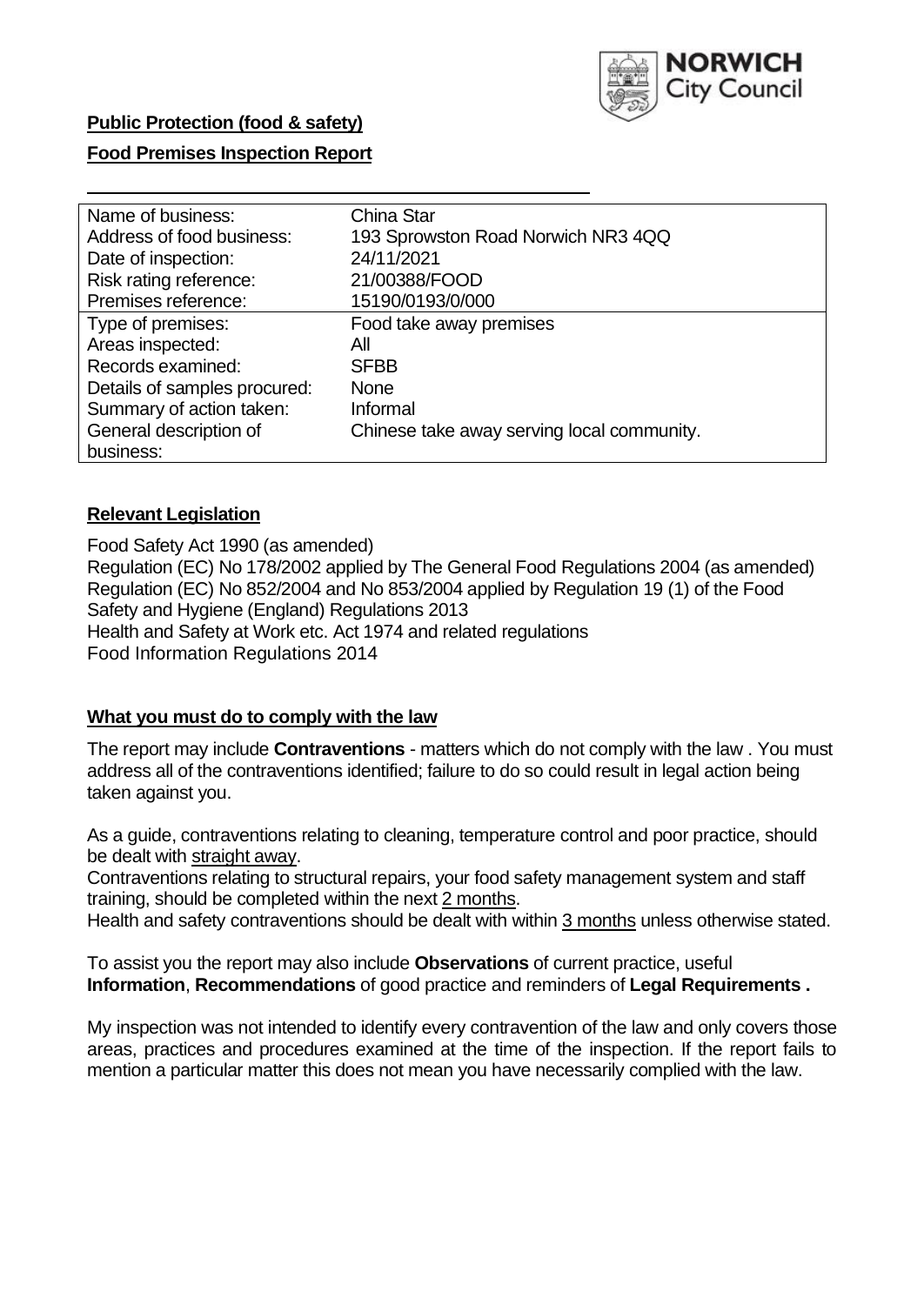# **FOOD SAFETY**

#### **How we calculate your Food Hygiene Rating:**

 The food safety section has been divided into the three areas which you are scored against for the hygiene rating: 1. food hygiene and safety procedures, 2. structural requirements and 3. confidence in management/control procedures. Each section begins with a summary of what was observed and the score you have been given. Details of how these scores combine to produce your overall food hygiene rating are shown in the table.

| <b>Compliance Area</b>                     |          |    |           | <b>You Score</b> |                |    |           |    |                |  |  |
|--------------------------------------------|----------|----|-----------|------------------|----------------|----|-----------|----|----------------|--|--|
| <b>Food Hygiene and Safety</b>             |          |    |           | $\overline{0}$   | 5              | 10 | 15        | 20 | 25             |  |  |
| <b>Structure and Cleaning</b>              |          |    |           | $\Omega$         | 5.             | 10 | 15        | 20 | 25             |  |  |
| Confidence in management & control systems |          |    |           | $\Omega$         | 5              | 10 | 15        | 20 | 30             |  |  |
|                                            |          |    |           |                  |                |    |           |    |                |  |  |
| <b>Your Total score</b>                    | $0 - 15$ | 20 | $25 - 30$ |                  | $35 - 40$      |    | $45 - 50$ |    | > 50           |  |  |
| Your Worst score                           | 5.       | 10 | 10        |                  | 15             |    | 20        |    | $\blacksquare$ |  |  |
|                                            |          |    |           |                  |                |    |           |    |                |  |  |
| <b>Your Rating is</b>                      | 5        |    |           | 3                | $\overline{2}$ |    |           |    | $\overline{0}$ |  |  |

Your Food Hygiene Rating is 4 - a good standard



## **1. Food Hygiene and Safety**

You have a good track record. There are some minor contraventions which require your attention. **(Score 5)** 

#### Contamination risks

 with bacteria or allergens or its physical contamination with dirt, foreign objects or **Contravention** The following exposed food to the general risk of cross-contamination chemicals:

 • numerous uncovered foods in plastic containers in main kitchen awaiting further processing.

#### **2. Structure and Cleaning**

 satisfactory standard but there are some repairs and/or improvements which are required The structure facilities and standard of cleaning and maintenance are of a generally in order for you to comply with the law. Pest control and waste disposal provisions are adequate. The contraventions require your attention; although not critical to food safety they may become so if not addressed. **(Score 10)** 

Cleaning of Structure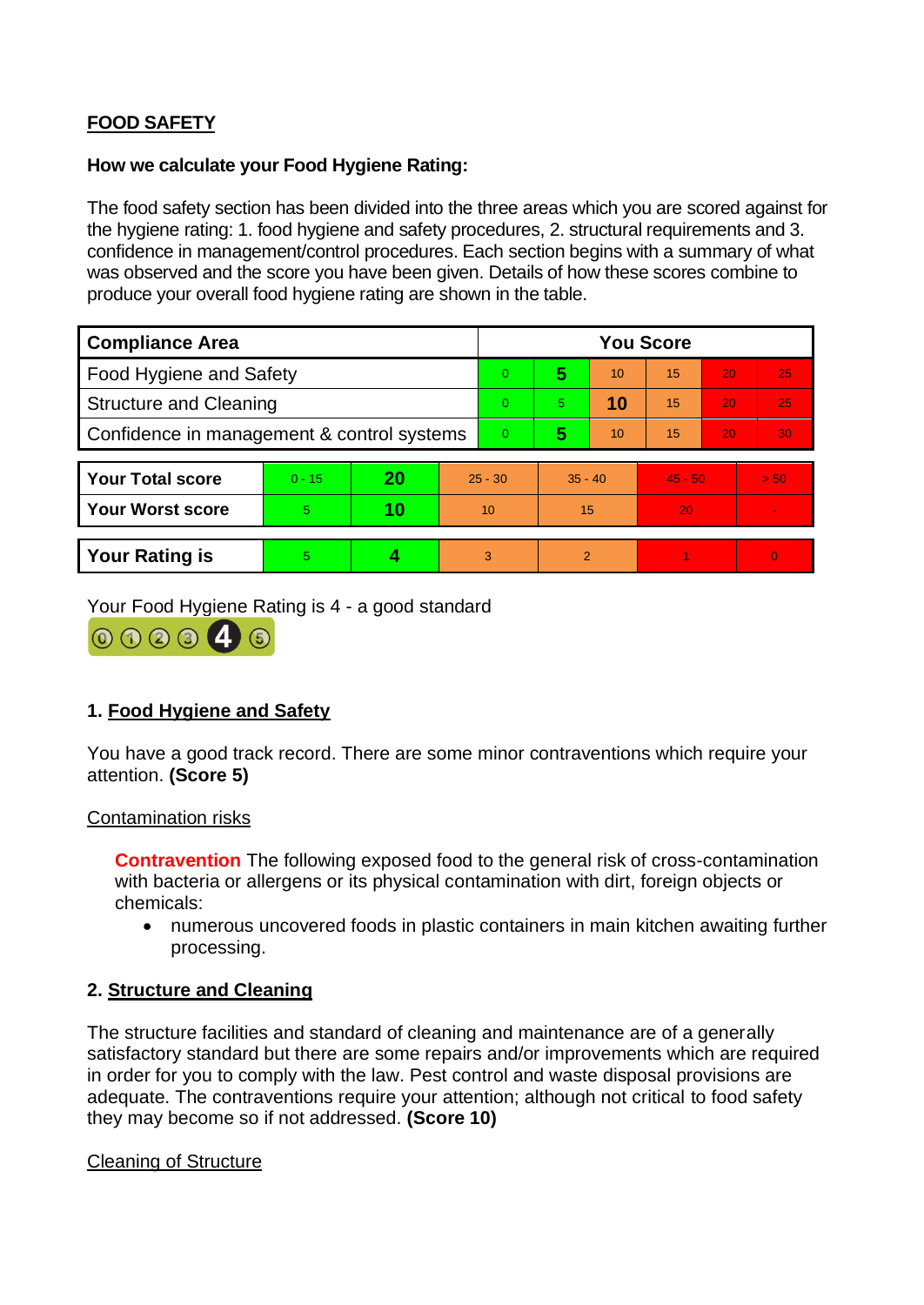**Contravention** The following items were dirty and require more frequent and thorough cleaning:

- floor wall junctions
- hand contact surfaces such as light switches and door handles

**Contravention** The following items could not be effectively cleaned and must be covered or made non-absorbent:

- mdf or chipboard shelves
- chipped dented wooden architrave

#### **Maintenance**

**Contravention** The following had not been suitably maintained and must be repaired or replaced:

- floor surfaces
- broken, chipped ungrouted or missing tiles
- worn and / or peeling paint
- broken rear door

#### **3. Confidence in Management**

 of compliance with the law. You have a good track record. There are some minor maintained. Your staff are suitably supervised and trained. You have a good track record. A food safety management system is in place and you demonstrate a very good standard contraventions which require your attention.Your records are appropriate and generally There are some minor contraventions which require your attention. **(Score 5)** 

#### Food Hazard Identification and Control

**Contravention** The following Safer Food Better Business SAFE METHODS are incomplete:

• cleaning

#### **Traceability**

**Observation** Your records were such that food could easily be traced back to its supplier.

#### **Training**

 **Observation** I was pleased to see that food handlers had been trained to an appropriate level and evidence of their training was made available.

#### **Allergens**

**Observation** You had identified the presence of allergens in your non-prepacked food and had brought this to the attention of your customers.